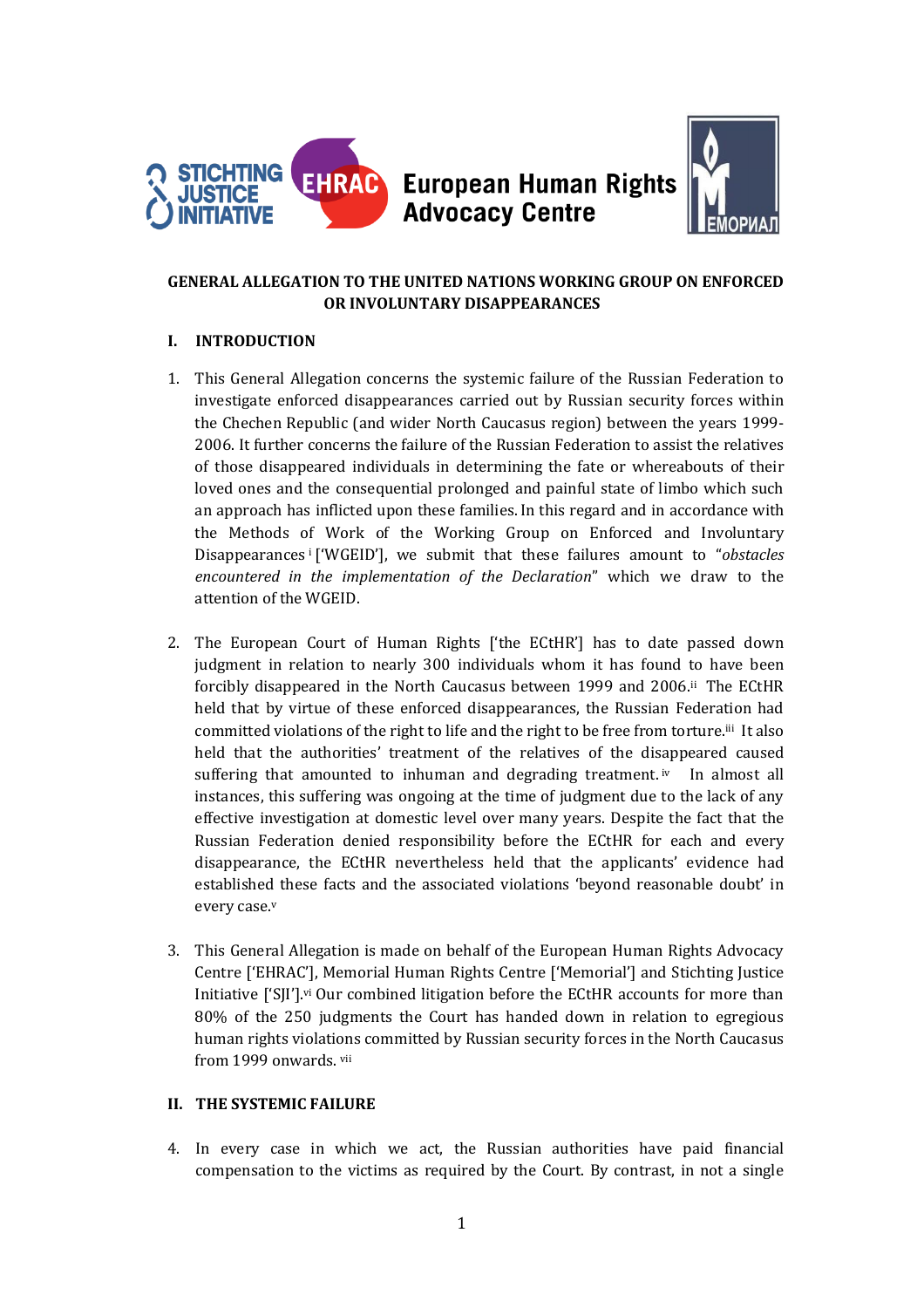case have the Russian authorities carried out an effective investigation into the disappearances either to identify and prosecute the perpetrators or to provide meaningful information to the families of the disappeared individuals as to the fate of their relatives. This failure has persisted over more than a decade in spite of a post-judgment legal obligation upon the Russian Federation to abide by the ECtHR's ruling. <sup>viii</sup>

- 5. Both the ECtHR and the Parliamentary Assembly of the Council of Europe ['PACE'] have recognised the repetitive nature of the obstacles faced by the families of disappeared individuals and victims of other serious human rights violations/crimes in the region. For example: inexplicable delays or a complete failure by the authorities to undertake basic investigative steps including the opening of investigations, the conduct of autopsies or forensic medical tests<sup>ix</sup> and even extending to a failure to identify or question obvious witnesses/suspects;<sup>x</sup> the refusal of security services to provide law-enforcement agencies with necessary information; $x<sup>i</sup>$  the failure to provide necessary facilities (such as a laboratory within the Chechen Republic that is capable of identifying decomposed bodies) for investigation within the region;<sup>xii</sup> the perpetual suspension or prolongation of investigations without meaningful results<sup>xiii</sup> - even in cases where apparent suspects had been identified and the failure to establish the identity of those higher up the chain of command responsible for operational decisions. To compound these investigational defects, the authorities have repeatedly prevented the applicants from gaining meaningful access to case filesxiv and have made it clear that domestic criminal limitation periods of 10-15 years will be applied to these cases. $xv$
- 6. In addition to these concerns as noted by external assessors, the former Deputy Head of the Investigative Directorate of the Chechen Republic has confirmed that the investigation of crimes committed by security forces in the North Caucasus are significantly hampered by problems which include: "*the inability of investigators to gain access to the archives of the Ministry of Defence and the Federal Security Service (the FSB) regarding the conduct of special operations; the lack of effective interdepartmental co-operation in the course of investigations; the absence of suitable forensic laboratories in Chechnya able to conduct genetic and molecular tests and the absence of a genetic and molecular database of missing persons in connection with the counter-terrorist operation in Chechnya".*xvi
- 7. Notably, of the nearly 300 individual enforced disappearance cases which the ECtHR has ruled upon, at the time at which the Court examined each case, the fate of only a very limited number had been established (albeit many years after the events in question). xvii Thereafter, despite a decade of supervision by the Department for the Execution of Judgments of the ECtHR and the Committee of Ministers of the Council of Europe ['the CM'] (who are charged with responsibility for monitoring the implementation of ECtHR judgments), the fate of the remaining individuals has still yet to be established by the authorities.xviii
- 8. Furthermore, family members of disappeared individuals have encountered intransigence, obstruction and hostility when attempting to pursue the fate of their loved ones with domestic authorities.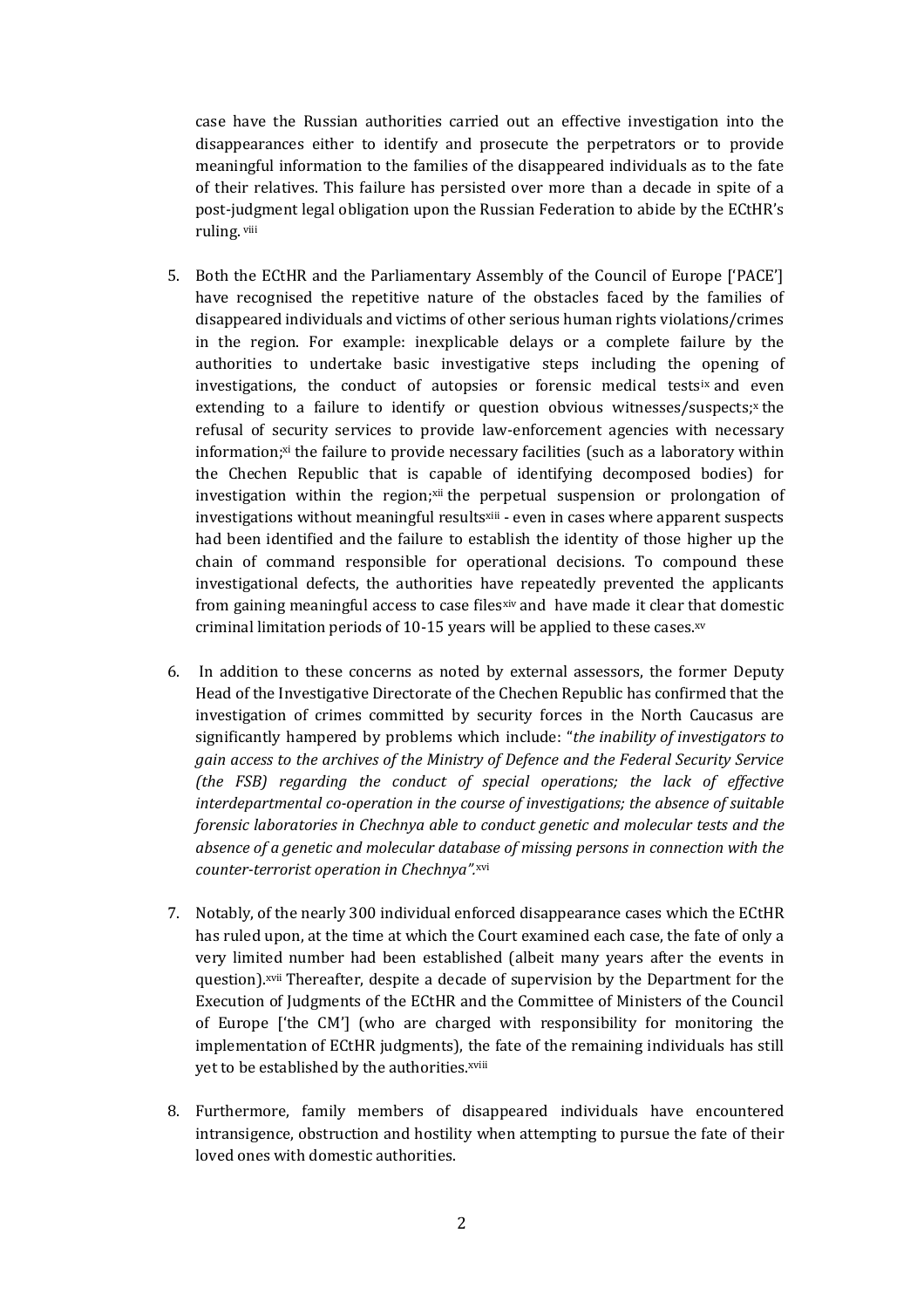9. In March 2016, a letter to President Putin by approximately 100 Urus-Martan residents (Chechnya) stated as follows:

*Our children were not taken into captivity on the field of battle, nor were they detained for the committal of crimes. They were kidnapped by military personnel and representatives of the security agencies, who were supposed to observe law and order. Kidnapped without the presentation of any accusations. And we don't even know if they are living or not. Is it really possible that such things are legal in a civilised country?...* 

*We still do not know either the location or what happened to our children after their detention….*

*So, once again, we are entreat, petition, plead with you, even, to show us compassion, relieve us our suffering and make the appropriate authorities carry out their responsibilities to pursue this matter to its conclusion and inform us of its results, however bitter those may be.*xix

- 10. In response, a representative of the Investigative Committee of Urus-Martan summoned the two lead applicants responsible for the letter and shouted at them: *"You have your compensation - what else do you want from us?"*xx
- 11. In the absence of meaningful investigation by the authorities, many of the families whom we represent still believe their relative(s) could be alive and feel that the payment of compensation has been used by the authorities to justify no further action on their cases. The overwhelming majority of families prioritise reliable information about the fate of their close relative as a priority over prosecution of the perpetrator.xxi
- 12. Significantly, in addition to the suffering caused to the families that we represent, it is submitted that the failure of the Russian Federation to address these issues has facilitated a climate of impunity which has contributed to the ongoing commission of serious crimes and human rights violations in the region (including enforced disappearances) xxii
- 13. In our respectful submission, there can be no doubt that the continued systemic failure of the Russian Federation to meaningfully investigate these cases amounts to an ongoing and insurmountable obstacle to the implementation of the Declaration on the Protection of all Persons from Enforced Disappearance as a whole (and in particular Article 2xxiii; Article 9xxiv; Article 13xxv and Article 14xxvi). For these reasons, we respectfully request the WGEID to transmit to the Russian Federation a summary of this General Allegation Submission in accordance with the provisions of the WGEID Methods of Work.
- 14. Furthermore, if this General Allegation is accepted and transmitted, we respectfully ask the WGEID to consider the following additional steps:
	- *a. To direct requests towards the Russian Federation to provide specific information on the following issues:*
		- *i. what attempts have been made to date in order to determine the fate of those individuals who have been reported as disappeared, including*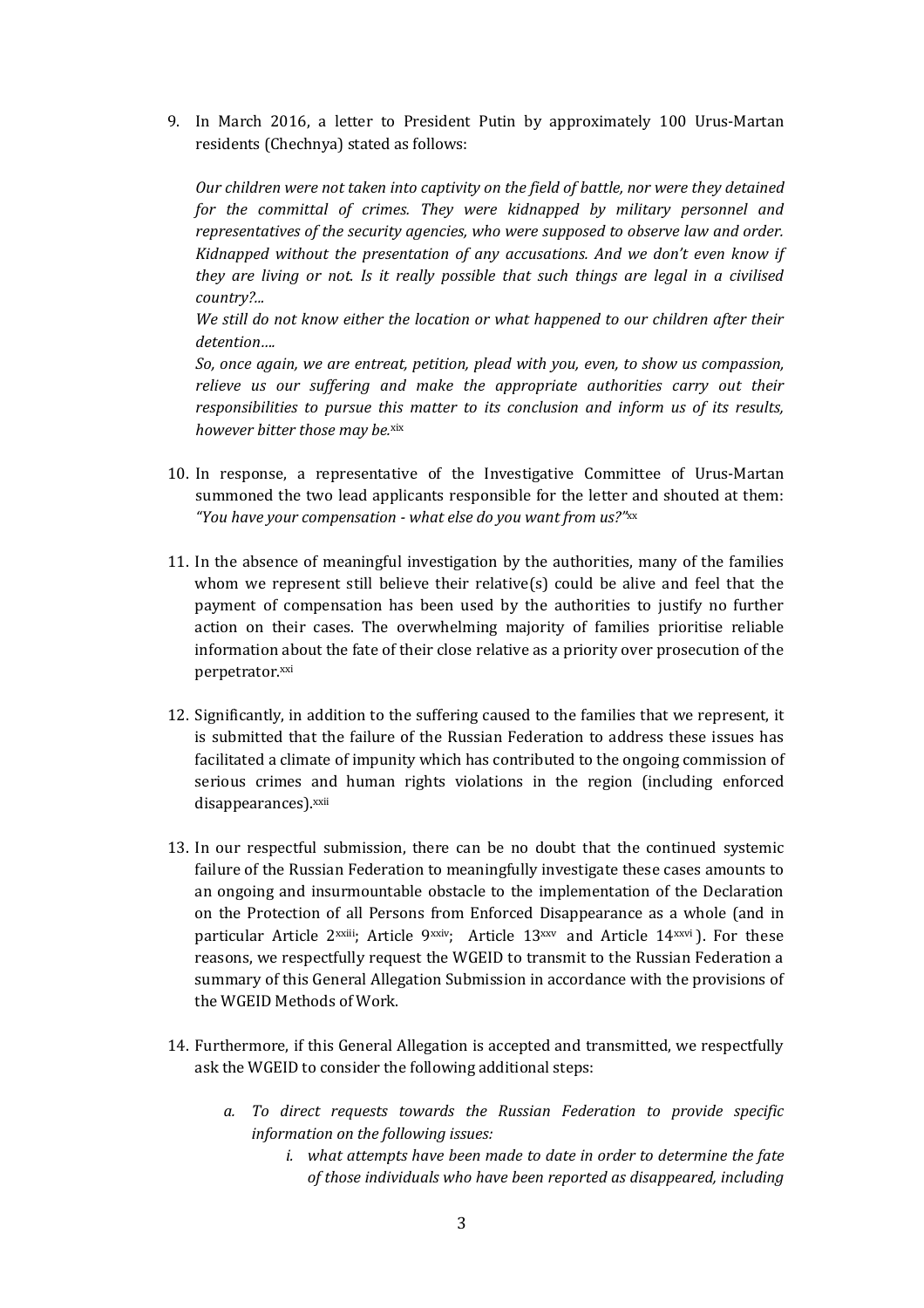*attempts to locate the bodies or remains of those individuals in respect of whom the ECtHR has concluded that they must be "presumed dead";*

- *ii. when a comprehensive mapping exercise of suspected mass (or any) graves will be conducted and plans made for exhumation of the same;*
- *iii. whether in all cases of suspected enforced/involuntary disappearance in the region, DNA has been gathered from family members in accordance with best practice and whether such samples are being stored in one centralised location (and if so, where that location is).*
- *iv. when a forensic laboratory with the capability of conducting DNA match analysis (and sufficient resources to allow the proper functioning of such an institution) will be established inside the Chechen Republic;*
- *v. what protocol has been applied to cases where the death of an individual reported as disappeared has been confirmed and whether that protocol included (in all instances), informing relatives of the death of their family member and providing a copy of a forensic autopsy report;*
- *vi. what steps the Russian Federation will take to ensure that neither amnesty provisions nor domestic statute of limitations hamper the ongoing resolution of these cases; and*
- *vii. when the stipulations of the ECtHR in the case of Aslakhanovaxxvii will be complied with (with specific reference to those provisions relating to victims and their families)*
- *b. To continue to press the Russian Federation to allow the WGEID to undertake a country visit as soon as possible;*
	- *c. In the absence of permission to visit the Russian Federation itself, the WGEID is respectfully asked to consider making a request to visit or formally liaise with the CM of the Council of Europe in Strasbourg. It is submitted that such cooperation would allow the WGEID to gather relevant data in respect of these cases and the overarching issues identified within this submission. At the same time, it is respectfully submitted that such horizontal sharing of expertise and material may allow the CM to draw on the WGEID's international expertise in addressing the technical and political challenges of addressing long term systemic failures in the investigation of involuntary and enforced disappearances;*
- *d. To lead an initiative to coordinate efforts to combat disappearances in the Russian Federation (particularly those committed by security forces in the North Caucuses) together with other organs of the UN, including the Human Rights Committee; and*
- *e. To convene a formal meeting with the Russian Government during a WGEID session (during which civil society representatives could be invited to discuss the content of this submission).*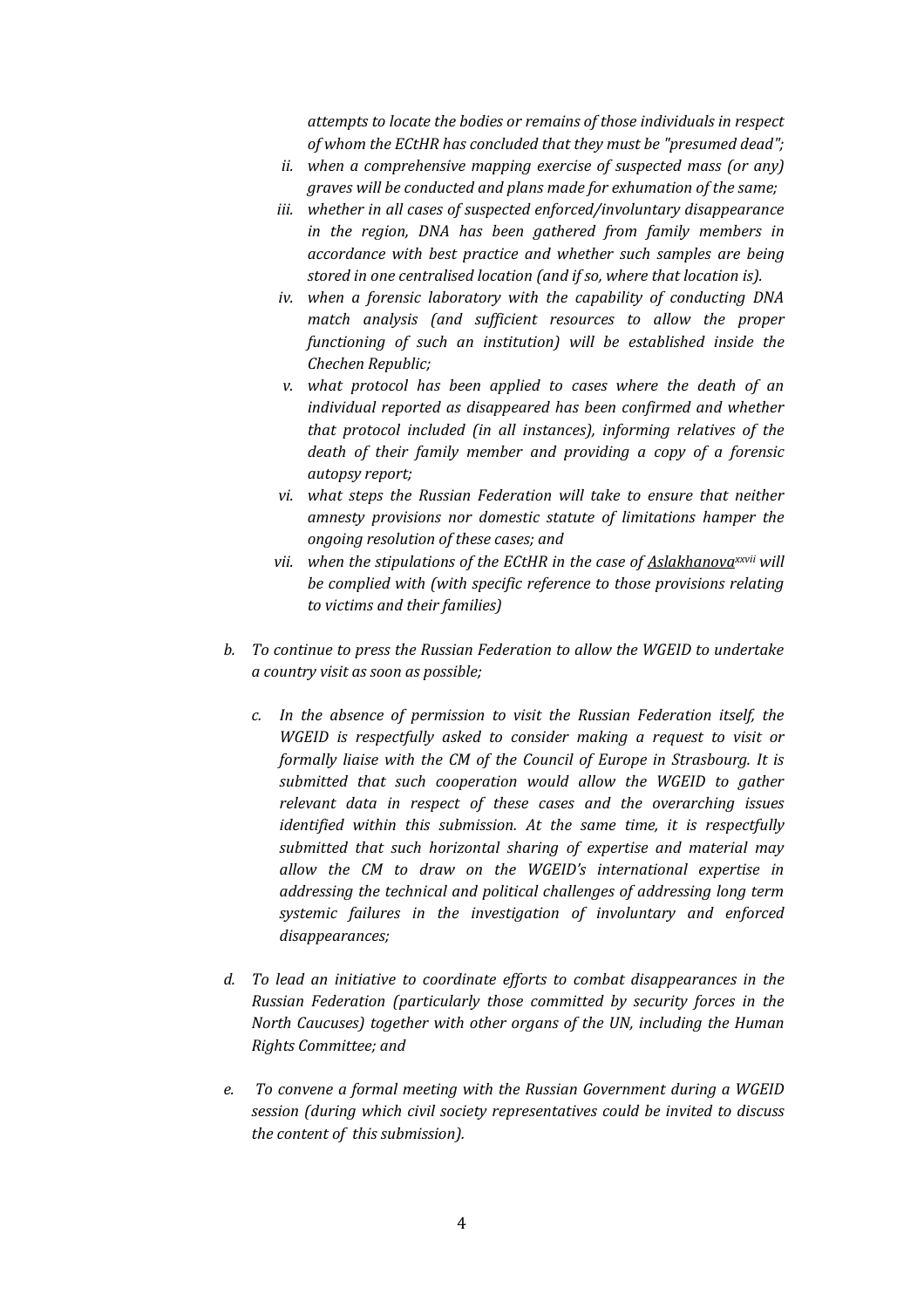iii Under Articles 2 and 3 of the European Convention on Human Rights

iv Under Article 3 of the European Convention on Human Rights

 $\overline{a}$ 

<sup>v</sup> See Aslakhanova & others v Russia (Application no. 2944/06 and others)18 December 2012, paragraph 95

vi In light of the wording of the WGEID's Methods of Work in respect of 'credible non-governmental organizations', details in relation to EHRAC, MHRC and SRJI are set out at Annex 1.

vii These figures reflect the full list of cases in the Khashiyev and Akayeva group of cases under 'enhanced supervision' by the Committee of Ministers of the Council of Europe following a judgment in each case by the ECtHR. This grouping of cases includes not only the almost 300 enforced disappearances from the North Caucasus ruled upon by the ECtHR (some of which have been dealt with by the ECtHR in joint judgments accounting for the fewer number of judgments than individual disappearances) but also cases of extra judicial killings, unjustified use of military force, unlawful search and seizure operations and destruction of property in the region from 1999 onwards.

viii See Article 46 of the European Convention on Human Rights

<sup>ix</sup> See *inter alia*, Aslakhanova v Russia, Application No. 2944/06 and others, judgment of 18 December 2012; Khatsiyeva and others v Russia, Application No. 5198/02, judgment of 7 July 2008

<sup>x</sup> See *inter alia,* Aziyevy v Russia Application No. 77626/01, judgment of 20 March 2008 and even extending to instances where the authorities were in possession of video footage showing the individuals responsible for the disappeared individual's arrest yet failed to question them - see Baysayeva v Russia Application No.74237/01 judgment of 5 April 2007

xi See *inter alia,* Aslakhanova v Russia, Application No. 2944/06 and others, judgment of 18 December 2012

xii In June 2016, PACE noted that "*according to information received in November 2014 and confirmed in January 2016, no laboratory in the Chechen Republic is capable of identifying bodies that are decomposed." - PACE Doc. 14083 'Human Rights* in the North Caucasus: what follow-up to Resolution 1738 (2010)?' paragraph 61. The authors of this submission are not aware of any change to this position at the current date.

xiii Russian Federation case table providing details as to the state of investigations in the Khashiyev group of cases, January 2015 cited in PACE Doc. 14083 'Human Rights in the North Caucasus: what follow-up to Resolution 1738 (2010)?' paragraph 58; In June 2016, PACE noted that once again *"in most of the cases in this group, a criminal investigation is 'ongoing' or 'suspended' ; in no cases have perpetrators actually been prosecuted" -* PACE Doc. 14083 'Human Rights in the North Caucasus: what follow-up to Resolution 1738 (2010)?' paragraph 66

xiv See *inter alia* Aslakhanova v Russia, Application No. 2944/06 and others, judgment of 18 December 2012 and more recent interviews with applicants

xv PACE noted in its 2016 report that *"The issue of prescription is crucial because the majority of crimes into which investigations have been opened on the domestic level …carry statutes of limitations of 10 to 15 years. In the majority of cases, criminal investigations are pending into crimes which occurred as far back as 14 years ago and which ostensibly carry statutes of limitation of 10 or 15 years and for which no one has yet been brought to justice."*

xvi See "Problems in the Investigation of Criminal Cases subject to examination by the European Court of Human Rights" Journal of the Investigative Committee No. 2(8) 2010, cited in PACE Doc. 14083 'Human Rights in the North Caucasus: what follow-up to Resolution 1738 (2010)?' para 59

xvii In the context of this overview of cases prepared by the Department for the Execution of Judgments "fate of the disappeared persons" refers to the discovery of a body or remains which have been identified by some means as the disappeared person in question. In a small number of instances the cause of death has also been established.

xviii See Annex 4 – Summary of statements made by the Committee of Ministers in the context of the 'enhanced supervision' procedure for the Khashiyev and Akayeva v Russian Federation group of cases

xix Letter from Urus-Martan residents to President Putin March 2016

xx EHRAC interview with applicants August 2017

xxi EHRAC interviews with applicants August 2017

xxii The Parliamentary Assembly of the Council of Europe has described "the situation in the North Caucasus region with regard to safeguarding human rights and upholding the rule of law" as "one of the most serious in the entire geographical area covered by the Council of Europe. See *inter alia,* Human rights in the North Caucasus: what follow-up to Resolution 1738 (2010)? Doc. 14083, 8 June 2016

xxiii *Article 2: (1) No state shall practise, permit or tolerate enforced disappearances. (2) States shall act at the national and regional levels and in cooperation with the United Nations to contribute by all means to the prevention and eradication of enforced disappearance* 

xxiv *Article 9: (1) The right to a prompt and effective judicial remedy as a means of determining the whereabouts or state of health of persons deprived of their liberty and/or identifying the authority ordering or carrying out the deprivation of liberty is required to prevent enforced disappearances under all circumstances, including those referred to in Article 7 above. …..*

xxv *Article 13: (1)Each State shall ensure that any person having knowledge or a legitimate interest who alleges that a person has been subjected to enforced disappearance has the right to complain to a competent and independent State authority and have that complaint promptly, thoroughly and impartially investigated by that authority. Whenever there are reasonable grounds to believe that an enforced disappearance has been committed, the State shall promptly refer the matter to that authority for such an investigation, even if there has been no formal complaint. No measure shall be taken to curtail or* 

**<sup>i</sup>** General allegations: 33. The Working Group regularly transmits to States a summary of allegations received or gathered from States, reliable sources, such as relatives of disappeared persons, or credible non-governmental organizations with regard to obstacles encountered in the implementation of the Declaration in any State, and requests the State to comment thereon if it so wishes. General allegations will be reflected in the post-sessional documents and in the annual report of the Working Group.

ii In May 2016, the Department for the Execution of Judgments of the European Court of Human Rights published an overview of the Court's judgments concerning enforced disappearances in the North Caucasus between the years 1999 and 2006. This document provides details of nearly 300 disappeared individuals in respect of whom the fate of only 38 were known at the time of judgment. See Annex 5: 'H/Exec(2016)5 - 25 May 2016 Khashiyev and Akayeva v Russian Federation (No. 57942/00) group of cases – Overview of the Court's judgments concerning enforced disappearances in the North Caucasus and the information provided by the Russian authorities as regards the measures taken to establish the fate of missing persons – Memorandum prepared by the Department for the Execution of Judgments of the European Court of Human Rights'